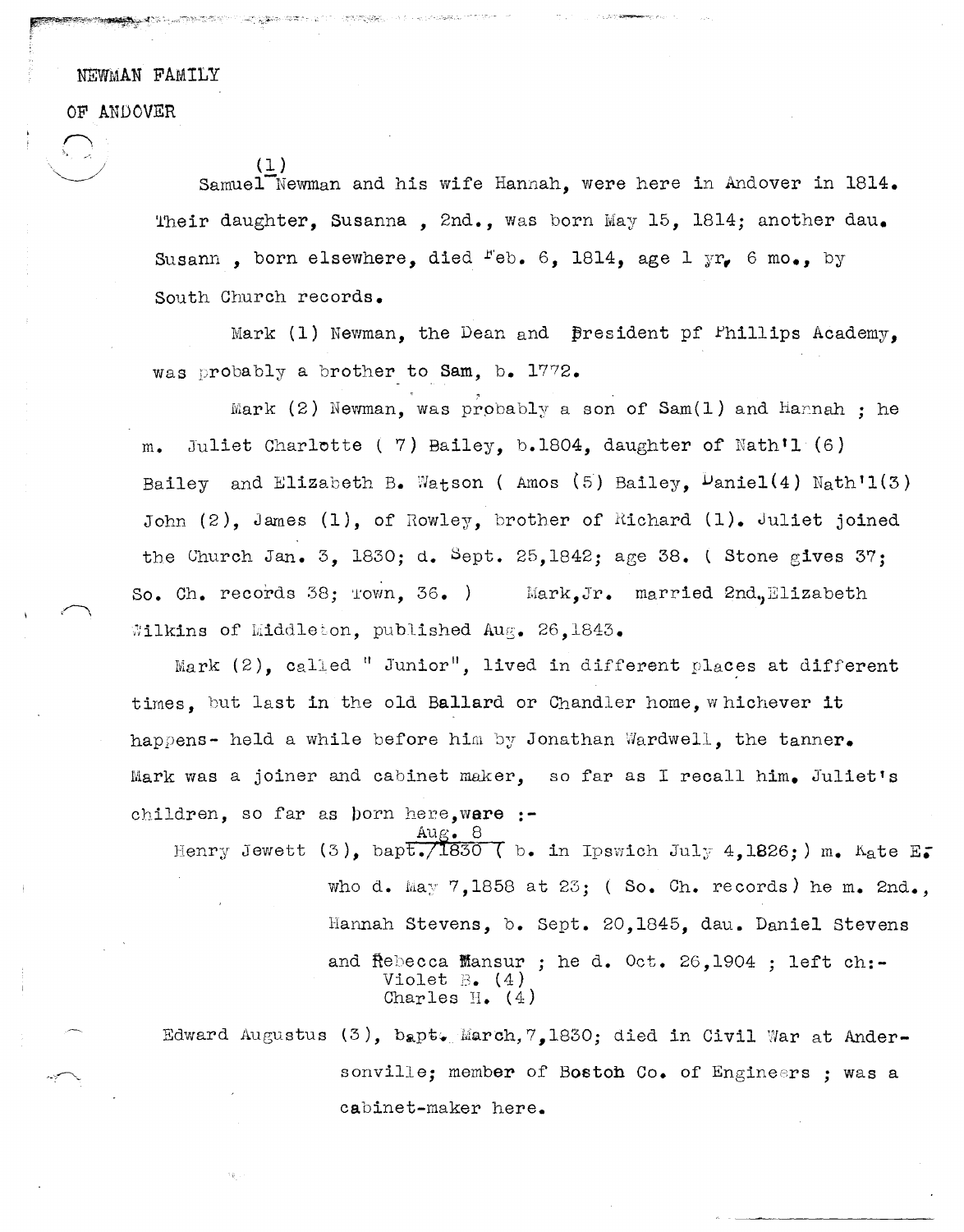NEWMAN FAMILY

Children of Mark(2)Newman<sup>(Sam(1)</sup> and Juliet Bailey,  $(cont.):-$ Charlotte Elizabeth<sup>(3)</sup> b. Nov.30, 1831(So.Ch.records); m. Hon.John Bell of Salem.

Abby Anna(3), b. Oct.28, 1833; m. Mr. Crafts of Manchester,  $M$ ass. Hannah Haskell  $(3)$ , bpt. June 11, 1837; went west but returned to Boston for hospital treatment. Death unknown.

Lucy Sarah (3), bpt. Sept.16, 1842.in So. Church: m. David Walker of Leeds, Maine. I went to school with her.

Samuel  $H$ askell(3<sup>1</sup>, bpt.  $5$ ept.16, 1842; of Andover; unm.

## by 2nd wife, Elizabeth Wilkins:-

uatherine Merriam (3Jbpt. July 6, 1845; d. in Salem, 1905-6.  $f^{\text{K}}$ ebecca Almira (3), bpt. Oct.13, 1846; m. W.G. McIntire; d. in <sup>L</sup>awrence; left two daughters, both teachers: one m. Mr. Jewett.

> principal of  ${}^{H}$ igh  ${}^{S}$ chool: one was unm. Poth were grad $\tau$ uates of Boston "niversity.

 $\sim 10$ 

 $\text{Henry}$  Jewett(3) Newman (Mark(2) am(1) and wife, Hannah Stevens:-Violet B.  $(4)$ 

Charles H.  $(4)$ 

" henry Jewett Newman, one of the oldest and Andover's best known residents, died at the family home, Bartlett St., Sunday, Oct.21, 1966. Interment at "outh "emetery. <sup>H</sup>e was a painter and grainer; had a diploma signed by  $\frac{P}{r}$ ince Albert of  $\frac{L}{r}$ ngland, and a medal from the London Exposit $ion.$ " (Andover Townsman."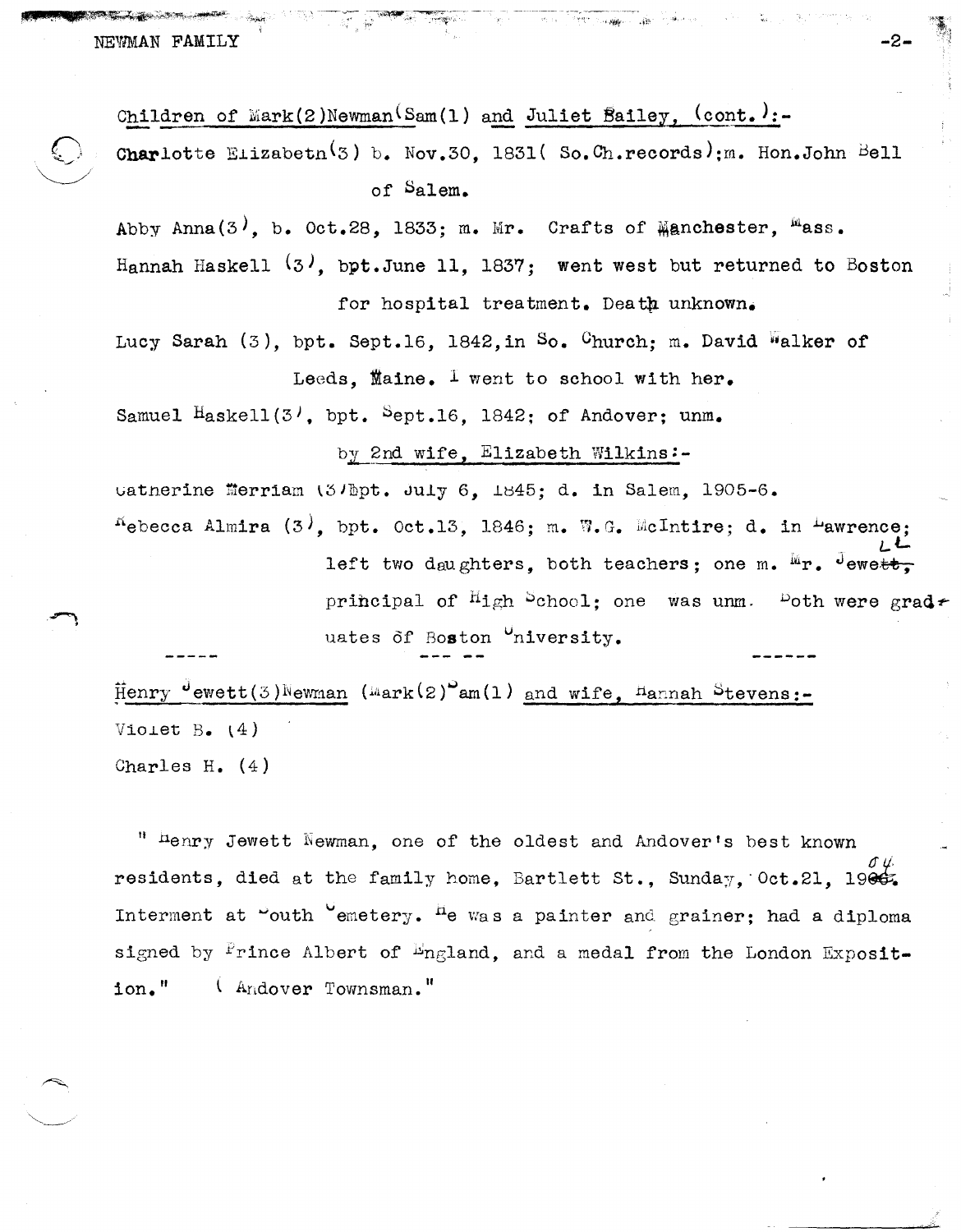MARK NEWMAN,  $Sr_{\bullet}$ , brother to Samuel, was born in Ipswich. Sept.7. *lryry2.* ( Parents not given in record.) He came to ANDOVER after serving as an instructor at Phillips Exeter Academy. He recalled Benj. Abbott, Principal at Exeter Academy, as born in the old red house near John Abbott's place. He was a weacon of South Church for 40 years; Principal of Phillips Academy here. 15 years ; assistant principal. 1 year: Justice of the Peace, 41 years, and had the book store 35 years, where he spent some time every day. (I feel sure the book store was over Brown's store, 1853, and that the tin type may be his own.)Died  $\varepsilon_{\text{ept.}}$  7,

He married in Boston, Sept. 29, 1795, Sally Phillips, who died Nov. 18, 1811, age 46. (So. Ch.) His second wife was Mrs. Abigail Dodge of Farmsworth, N.H. ( I guess it was some connection of the Dodge tribe that got Hannah maskell her place in Chicago.) Their marriage intentions were filed Oct. 21, 1814. Mark and Sally Phillips, had:

Samuel Phillips (2), b. June 6, 1797 ; Professor; unm. d. Feb. 10,1842 Margaret Wendall(2) b. March 3,1801; father was then Principal at

 $P.A.$  ; (doesn't say what became of her.) Sarah Phillips  $(2)$ , b. March 19, 1802; d. Nov. 22, 1827. mark (2), b. July 13, 1804; died at his grandfather's in Ipswich,

Sept. 10, 1805.

 $\text{Mark}^{\mathcal{H}}(2)$ , 2nd., b. June 9,1806; m. Mary Dickinson of Amherst, Sept. 13, 1828.

Hannah (2), **b.** June 6, 1809; m. Rev. Samuel A. Fay of Northboro, Sept.  $26$ , 1833; she lived in red brick house with Mar $g$ aretnear the Episcopal Ch. and later built a home on the hill near Dr. Jacobson; became helpless in old age; cared for at  $e_{a}$ pt. Johnson's until death; survived only by neice Emma Newman, daughter of one of her brothers.

/1853.